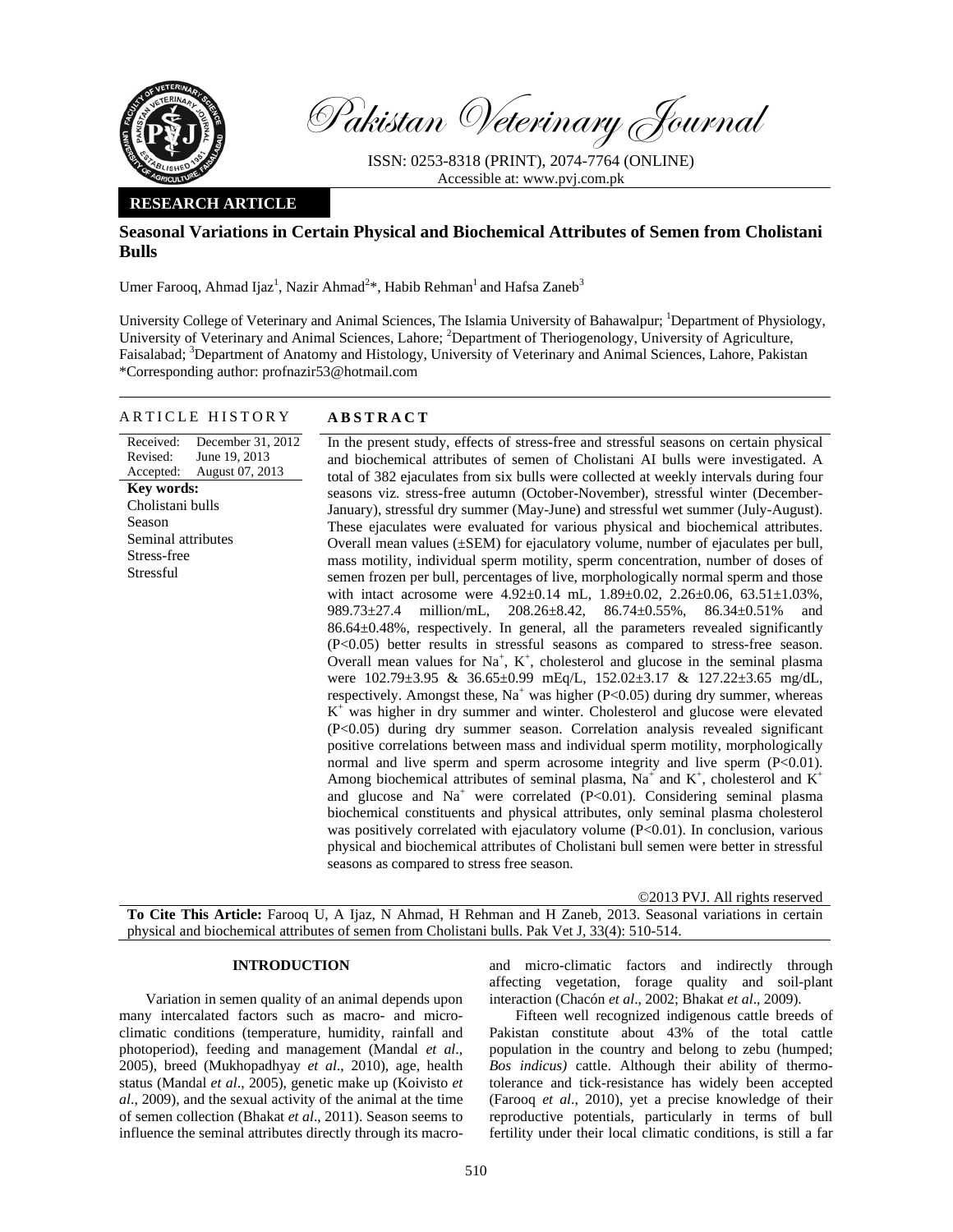fetched milestone. The work published from Pakistan and certain other tropical countries for Zebu bulls is mostly on Sahiwal breed (Ahmad *et al*., 2003). Similarly, the buffalo bulls have also been studied extensively, revealing their previously hidden potentials. However, the reproductive potentials of many other indigenous cattle breeds still remain unearthed. Cholistani breed of cattle is a zebu *(Bos indicus)* or humped breed, being reared mostly by the nomadic pastoralists of Cholistan Desert of Pakistan. Animals of this breed are the major source of socioeconomic uplift in the area. However, there is relatively little information available in the literature on various seminal attributes of this breed.

In a recent study (Farooq *et al*., 2013), we published preliminary data on semen quality and freezability of six Cholistani bulls collected over a period of three months. In the present study, an attempt was made to assess seasonal variations in certain physical and biochemical attributes of fresh semen and seminal plasma based on the data collected from the same six Cholistani bulls during stress-free and stressful seasons. Moreover, relationships among various seminal attributes were also investigated.

# **MATERIALS AND METHODS**

**Experimental area:** The present study was conducted at the Semen Production Unit (SPU), Karaniwala, Bahawalpur, located in the Cholistan Desert of Pakistan. Geographical location of this area has been described earlier (Farooq *et al*., 2012). The climate of this area is arid tropical, May and June (dry summer) are the hottest months with the maximum temperature exceeding 45ºC. July and August (wet summer) bring in Monsoon winds with negligible rains. Thus, the area is least influenced by rains and remains water scarce and drought stricken. October and November have temperature of 24-27ºC, whereas December and January are the coldest months with temperature of 17-20ºC.

The study was conducted in the months of October, November and December, 2011 and January, May, June, July and August 2012. Keeping in view the prevailing climatic conditions of the study area, 4 seasons of 2 months duration each were defined viz. i) stress free autumn (October-November), ii) stressful winter (December-January), stressful dry summer (May-June) and iv) stressful wet summer (July-August). Mean values of temperature, relative humidity and rainfall for four seasons in the study area are presented in Table 1.

**Semen collection and evaluation:** Six adult Cholistani AI bulls with clinically normal reproductive tract and donating semen of acceptable quality were selected. The details regarding feeding and management of these animals have been described elsewhere (Farooq *et al*., 2013). Semen from each experimental bull was collected at weekly intervals, using an artificial vagina (AV). The final temperature of AV before semen collection was in the range of 41-44°C (Sharma *et al*., 1957). Two ejaculates were collected from each bull on each collection. However, occasionally some bulls refused to give the second ejaculate. Thus, a total of 382 ejaculates were available for analysis.

All ejaculates were evaluated for physical characteristics including ejaculatory volume, mass motility, individual sperm motility, sperm concentration, percentages of live and morphologically normal sperm and those with intact acrosome. The number of doses to be frozen (0.5 mL straws) was also obtained from the photometer with a final dilution of 40 million spermatozoa/0.5 mL straw. The detail of semen collection and evaluation has been given earlier (Farooq *et al*., 2013).

**Seminal plasma collection and analysis:** Seminal plasma extraction was carried out fortnightly and 96 samples from six bulls (04 samples per bull per season) were available. Seminal plasma was extracted as described earlier (Pesch *et al*., 2006) and stored at -20ºC till analyzed for sodium  $(Na^+)$ , potassium  $(K^+)$ , cholesterol and glucose with a chemistry analyzer (Metrolab 1600 DR, Diaton Group, Budapest, Hungary), using commercially available kits.

**Statistical analysis:** Mean values ( $\pm$ SEM) for various physical and biochemical attributes were calculated. Magnitude of variation in these attributes was ascertained through ANOVA, using completely randomized design. Differences between mean values were compared through Duncan's multiple range test. Pearson's correlation coefficients were also calculated between various spermiogram attributes, between seminal plasma constitutes, and between spermiogram attributes and seminal plasma constituents.

#### **RESULTS**

**Spermiogram attributes:** Overall mean values ( $\pm$ SEM) for ejaculatory volume, number of ejaculates per bull, mass motility, individual sperm motility, sperm concentration and total number of doses of semen frozen for the six Cholistani AI bulls were 4.92±0.14 mL, 1.89 $\pm$ 0.02, 2.26 $\pm$ 0.06, 63.51 $\pm$ 1.03%, 989.73 $\pm$ 27.4 million/mL and 208.26±8.42, respectively (Table 2).

Results of various spermiogram parameters of Cholistani AI bulls as affected during stress free and stressful seasons are also presented in Table 2. In general, all the parameters revealed significantly  $(P<0.05)$  better results in stressful seasons as compared to stress free season, with the exception of number of ejaculates per bull which was not affected significantly by seasons. Ejaculatory volume was significantly higher (P<0.05) in dry and wet summer than stress free autumn. However, the difference in ejaculatory volume between autumn and winter was non-significant. Same was true between winter and dry summer.

Mass motility was significantly higher  $(P<0.05)$ during dry summer as compared to autumn and winter, the difference between the latter two seasons was nonsignificant. In wet summer, mass motility was significantly higher  $(P<0.05)$  than that in autumn or winter, while it differed non-significantly from that in dry summer. The individual sperm motility was higher in dry summer  $(P<0.05)$  as compared to autumn and wet summer, the difference between the latter two seasons was non-significant. Sperm concentration was lower (P<0.05)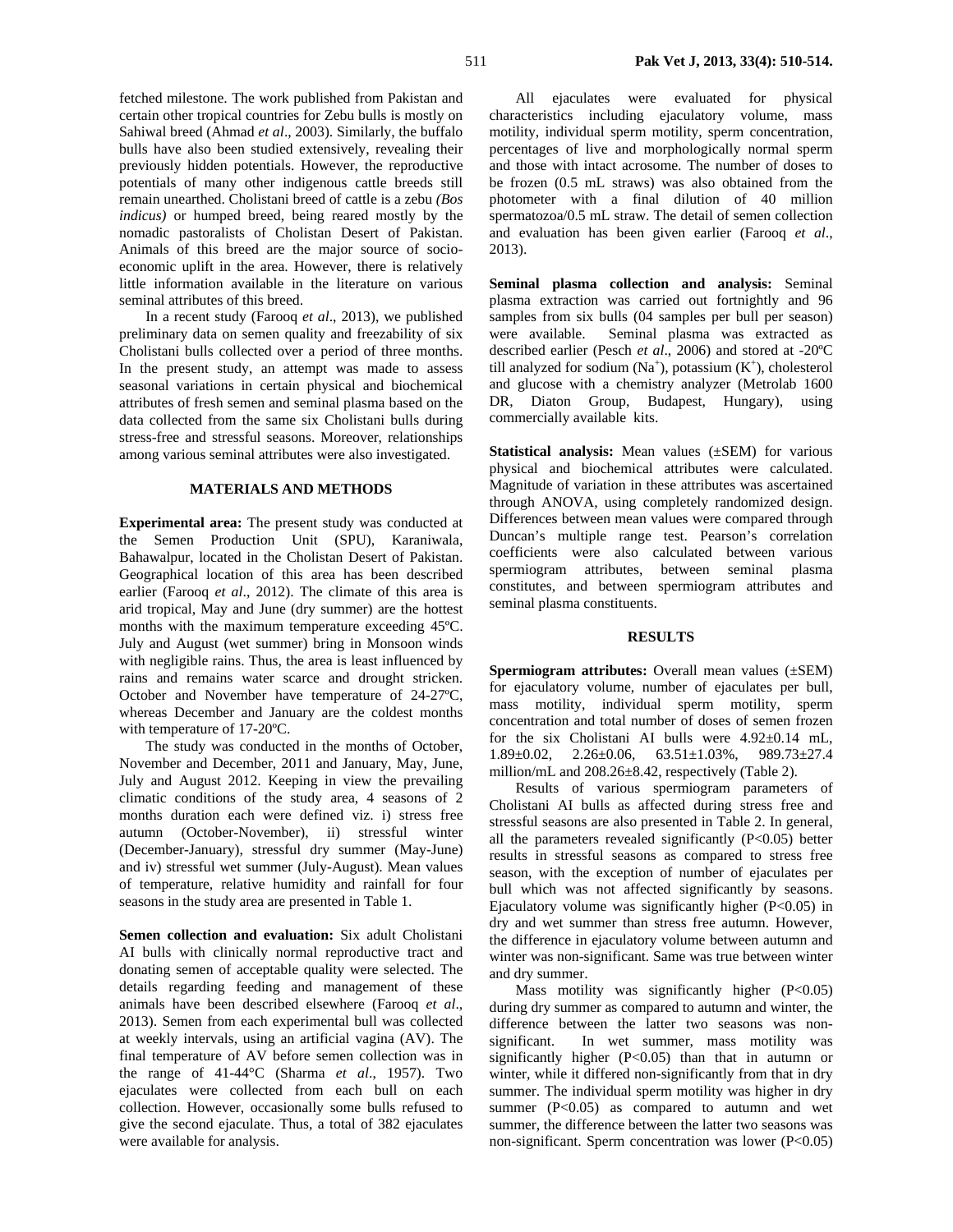Table 1: Average values for the climatic data of the study area during four seasons

| Parameters            | <b>Stress Free Autumn</b> | Stressful Seasons        |                       |                       |  |
|-----------------------|---------------------------|--------------------------|-----------------------|-----------------------|--|
|                       | (Oct/Nov)                 | Winter (Dec/Jan)         | Dry Summer (May/June) | Wet Summer (July/Aug) |  |
| Temperature (°C)      | ח ר<br>2J. I              | 14.Z                     | 35.2                  | 34.0                  |  |
| Relative Humidity (%) | 61.0                      | 58.0                     | 40.4                  | 63.0                  |  |
| Rainfall (mm)         |                           | <b><i><u>r.u</u></i></b> | 3.0                   | 72.2                  |  |

Source: Regional Meteorological Centre, Lahore, Pakistan.

|                                  | <b>Stress Free Autumn</b> | <b>Stressful Seasons</b> |                       |                      | Overall           |
|----------------------------------|---------------------------|--------------------------|-----------------------|----------------------|-------------------|
| <b>Parameters</b>                | (Oct/Nov)                 | Winter                   | Dry Summer            | <b>Wet Summer</b>    | mean              |
|                                  |                           | (Dec/Jan)                | (May/June)            | (July/Aug)           |                   |
| Ejaculatory volume (mL)          | 4.35±0.26a                | $4.57 \pm 0.28$ ab       | $5.26 \pm 0.27$ bc    | $5.42 \pm 0.30c$     | $4.92 \pm 0.14$   |
| No. of ejaculates/bull           | l.96±0.03                 | l.86±0.045               | $1.85 \pm 0.050$      | $1.90 \pm 0.041$     | l.89±0.02         |
| Mass motility (Score 1-5)        | $2.07 \pm 0.12$ ab        | l.93±08a                 | $2.64 \pm 0.13c$      | $2.40 \pm 0.14$ bc   | $2.26 \pm 0.06$   |
| Individual sperm motility (%)    | $62.66 \pm 2.19a$         | $63.22 \pm 1.66$ ab      | $68.75 \pm 1.37$ b    | $59.33 \pm 2.66a$    | $63.51 \pm 1.03$  |
| Sperm concentration (million/mL) | 1047.61±44.77b            | $825.03 \pm 42.61a$      | $1094.57 \pm 56.59 b$ | $1003.95 \pm 62.22b$ | 989.73±27.40      |
| No. of doses frozen per bull     | 191.40±14.22b             | $143.92 \pm 11.25a$      | 245.37±17.84c         | $250.37 \pm 17.75c$  | $208.26 \pm 8.42$ |
| Live sperm (%)                   | $80.72 \pm 1.74$ a        | $90.31 \pm 0.71c$        | $89.38 \pm 0.48c$     | $85.52 \pm 0.81$     | $86.74 \pm 0.55$  |
| Morphologically normal sperm (%) | 80.70±1.40a               | $90.61 \pm 0.71c$        | $88.94 \pm 0.51c$     | $84.11 \pm 0.73$ b   | $86.34 \pm 0.51$  |
| Acrosome integrity (%)           | 80.70±1.43a               | 89.28±0.71c              | 89.08±0.53c           | 86.46±0.62b          | $86.64 \pm 0.48$  |

Values with different letters within a row are significantly different from one another (P<0.05).

**Table 3:** Mean values (± SEM) of seminal plasma constituents of Cholistani AI bulls as affected by different seasons

|                     | <b>Stress Free Autumn</b><br>(Oct/Nov) | <b>Stressful Seasons</b> |                  |                    |                   |
|---------------------|----------------------------------------|--------------------------|------------------|--------------------|-------------------|
| <b>Parameters</b>   |                                        | Winter                   | Dry Summer       | Wet Summer         | Overall mean      |
|                     |                                        | (Dec/Jan)                | (May/June)       | (July/August)      |                   |
| Sodium (mEg/L)      | $96.96 \pm 3.04a$                      | $100.72 \pm 3.70a$       | l I 7.54±2.89b   | $95.80 \pm 2.33$ a | $102.79 \pm 3.95$ |
| Potassium (mEq/L)   | $32.31 \pm 0.98$ a                     | 39.69±1.02b              | $43.36 \pm 0.50$ | $31.26 \pm 0.24a$  | $36.65 \pm 0.99$  |
| Cholesterol (mg/dL) | 144.55±4.92ab                          | 157.90±4.53b             | 173.70±4.24c     | $131.95 \pm 7.33a$ | $152.02 \pm 3.17$ |
| Glucose (mg/dL)     | l 10.00±3.95a                          | 129.75±3.82ab            | 147.95±7.74b     | $121.20 \pm 9.52a$ | $127.22 \pm 3.65$ |
| Na:K ratio          | $3.00 \pm 0.82$ ab                     | $2.54 \pm 0.76a$         | $2.71 \pm 0.80a$ | $3.06 \pm 0.80$    | $2.80 + 0.66$     |

Values with different letters within a row are significantly different from one another (P<0.05).

**Table 4:** Significantly positive correlation coefficients between various spermiogram attributes and seminal plasma constituents of Cholistani AI bulls

| Parameters                                 | r value              |
|--------------------------------------------|----------------------|
| Individual motility × mass motility        | $0.619*$             |
| Normal morphology × viability              | $0.848**$            |
| Acrosome integrity × viability             | $0.790**$            |
| $Na^+ \times K^+$                          | $0.341**$            |
| Cholesterol × K <sup>+</sup>               | $0.390**$            |
| Glucose $\times$ Na <sup>+</sup>           | $0.232*$             |
| Cholesterol × volume                       | $0.222**$            |
| .<br>$\sim$<br>$\sim$ $\sim$ $\sim$ $\sim$ | $\sim$ $\sim$ $\sim$ |

 $*$  Correlation is significant at the 0.05 level (2-tailed);

\*\* Correlation is significant at the 0.01 level (2-tailed)

during winter as compared to other three seasons, the latter differed non-significantly from one another.

In terms of semen production, a total of 39778 doses of 0.5 mL straws were frozen during the study period. Significantly higher number of doses per bull (P<0.05) was frozen during dry and wet summer as compared to autumn and winter; the difference between the latter two seasons was also significant, while it was non-significant between the former two seasons.

The subjective analysis of spermatozoa revealed that percentages of live, morphologically normal sperm and those with intact acrosome were  $86.74 \pm 0.55$ ,  $86.34 \pm 0.51$ and 86.64±0.48, respectively. These values were higher (P<0.05) during stressful winter and dry summer as compared to wet summer and autumn, the difference between the former two seasons was, however, non significant. Moreover, mean values for these attributes were significantly higher during wet summer as compared to autumn.

**Seminal plasma constituents:** The overall mean values  $(\pm$ SEM) for Na<sup>+</sup>, K<sup>+</sup>, cholesterol and glucose in the seminal plasma of Cholistani AI bulls included in the

present study were 102.79±3.95 & 36.65±0.99 mEq/L, 152.02±3.17 & 127.22±3.65 mg/dL, respectively (Table 3). Amongst these,  $Na<sup>+</sup>$  was significantly higher (P<0.05) during dry summer, whereas K+ was higher in dry summer and winter as compared to other seasons. Cholesterol and glucose were found to be significantly elevated (P<0.05) during dry summer season. Na:K ratio was higher during wet summer as compared to winter and dry summer (Table 3).

**The correlations:** The results of correlation analysis (Table 4) revealed significantly positive correlations between individual and mass motility, morphologically normal and live sperm, and sperm acrosome integrity and live sperm (P<0.01). Among biochemical attributes of seminal plasma,  $Na^+$  and  $K^+$ , cholesterol and  $K^+$ , and glucose and Na<sup>+</sup> were correlated. Correlating the seminal plasma constituents with the spermiogram attributes, only seminal plasma cholesterol was found to be positively correlated with ejaculatory volume (P<0.01).

#### **DISCUSSION**

**Spermiogram attributes:** The overall mean ejaculatory volume of Cholistani AI bulls recorded in the present study is relatively higher than the studies published for bulls of various *Bos indicus* breeds. A preliminary data of three months on the same breed revealed a lower mean ejaculatory volume of 4.45±0.76 mL (Farooq *et al*., 2013). A mean ejaculatory volume of 4.38±0.09 mL for adult (5 years old) Sahiwal bulls has been reported (Ahmad *et al*., 2003). Similarly, a lower mean value of  $3.4 \pm 1.3$  mL was recorded for indigenous non-descript zebu bulls in India (Siddiqui *et al*., 2008). Another study from Brazil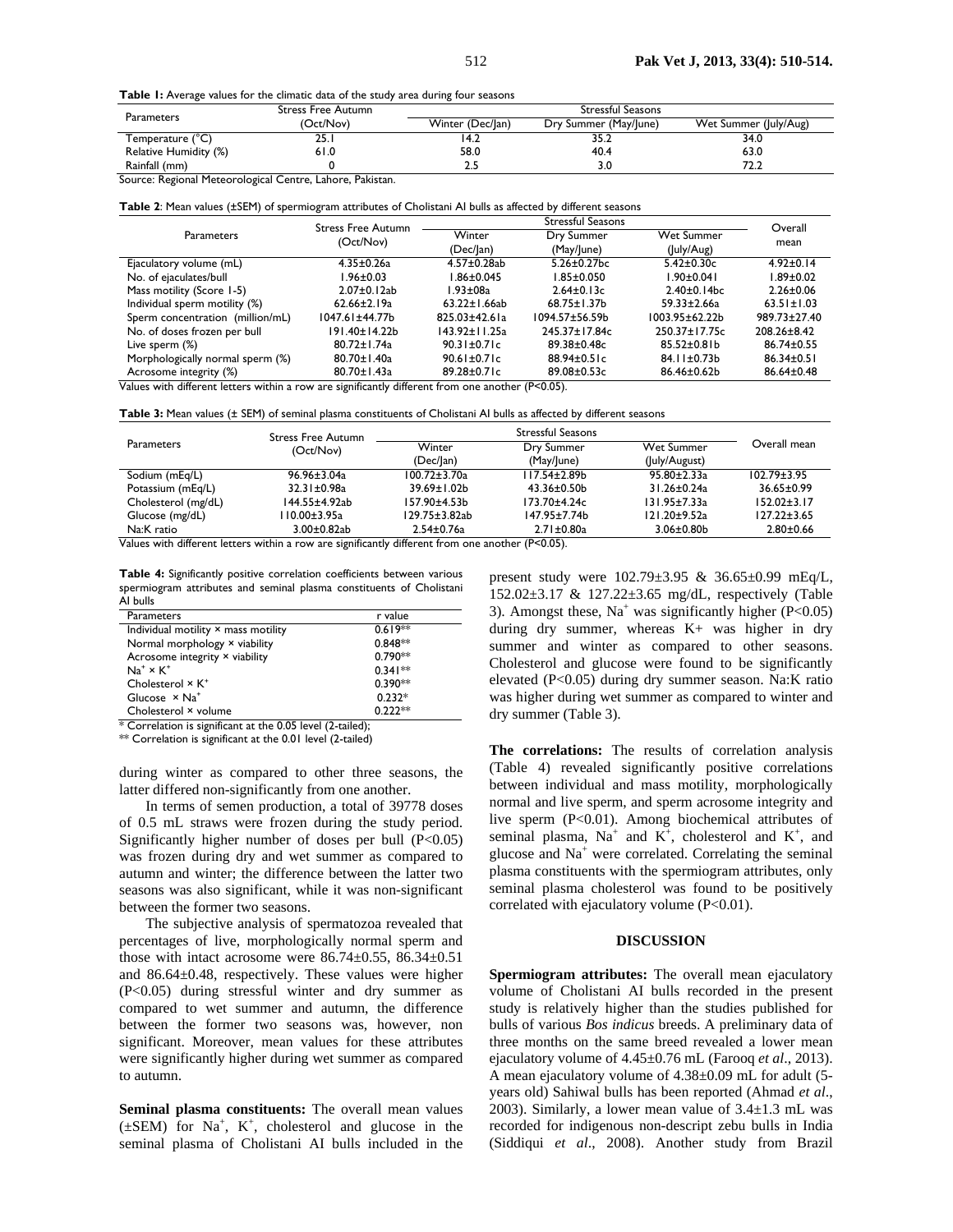recorded mean semen volume ranging from 4.8 to 5.4 mL for *Bos indicus* bulls (Koivisto *et al*., 2009). These differences can be attributed to breed characteristics, as well as the meteorological and nutritional variations (Bhakat *et al*., 2011).

The results on seasonal variation revealed significantly higher ejaculatory volume in stressful dry and wet summer seasons than the stress free autumn season. Previously, some workers have negated the effect of season on semen volume (Mathevon *et al*., 1998). However, others have reported a lower ejaculatory volume in dry or humid summer owing to high temperatures and poor grazing quality (Ahmad *et al*., 2003; Koivisto *et al*., 2009). The effect of season on ejaculatory volume can be minimal if bulls are fed adequately and well adopted to high temperature (Mathevon *et al*., 1998). Higher ejaculatory volume recorded in the present study during stressful wet and dry summer suggests an adequate plain of nutrition and management of the animals under farm conditions.

The overall mean mass motility recorded in the present study is congruent with earlier work reported for Sahiwal bulls (Ahmad *et al*., 2003). Results regarding seasonal variation revealed highest mass motility in dry summer, followed by wet summer which is in line with earlier published results for *Bos indicus* bulls (Koivisto *et al*., 2009). The results of the present study are suggestive of the fact that *Bos indicus* bulls are thermo-tolerant and well adapted to stressful conditions of dry and wet summer.

The overall mean individual motility in the present study is in line with a previous report (Bhakat *et al*., 2011). Regarding the seasonal influence, individual sperm motility was highest in dry summer and lowest in wet summer. Similar results have previously been reported (Ahmad *et al*., 2003). However, Mostari *et al*. (2005) reported deteriorated sperm motility during summer season in Holstein-Friesian and Jersey bulls maintained in Pakistan. Better results in the present study during dry summer can be attributed to an innate ability of these bulls to be well adapted to the harsh, hot desert climate. Furthermore, it has been established that the sperm motility depends more on mating frequency than on seasonal climatic changes (Chacón *et al*., 2002; Koivisto *et al*., 2009).

The overall mean sperm concentration in the present study is lower than 2541.9±41.2 and 1471±37.0 million/mL reported for crossbred and Sahiwal bulls, respectively (Sarder, 2003; Siddiqui *et al*., 2008). Seasonal influence revealed a significant decrease in sperm concentration during winter as compared to other seasons, which is in accordance with previous reports (Koivisto *et al*., 2009; Bhakat *et al*., 2011). The plausible justification for significant decrease in sperm concentration during winter could be the displacement of testes towards abdomen during winter due to severe cold, consequently raising the testicular temperature and hence, hampering its functionality in terms of sperm production (Zafar *et al*., 1988).

In terms of production of semen, the overall mean number of ejaculates per bull was higher than that reported for Sahiwal bulls (Ahmad *et al*., 2003). The seasonal trend revealed highest number of doses frozen in dry and wet summer seasons, the period when ejaculatory volume and sperm concentration were also higher. Thus, higher semen production during dry and wet summer can be attributed to better semen quality in terms of ejaculatory volume and sperm concentration.

Mean values for spermatological parameters (live and morphologically normal sperm and those with intact acrosome) were higher in winter and dry summer than autumn and wet summer. However, a report on Brahman bulls revealed non significant effect of season on viability and acrosome integrity of spermatozoa (Chacón *et al*., 2002).

**Seminal plasma constituents:** The present study revealed that the overall  $Na<sup>+</sup>$  level in seminal plasma was higher than  $106.46 \pm 11.92$  mg/dL  $(46.29 \pm 2.13 \text{ mEq/L})$  and 90.40±25.10 mEq/L reported for Murrah buffalo and Holstein Friesian bulls by Shukla *et al*. (2009) and Petrunkina *et al*. (2001), respectively. Conversely, the overall mean seminal plasma  $K^+$  levels of the present study were lower than 98.18±11.67 mg/dL (42.69±2.07 mEq/L) and 66.50±7.5 mEq/L reported for Murrah buffalo and Holstein Friesian bulls by the above referred workers, respectively. These variations may be indicative of adaptation of Cholistani bulls to the hot arid environment or a genetic predisposition. The effect of variation in method of estimating these cations can not be ruled out. It is noteworthy that neither  $Na^+$  nor  $K^+$  showed any correlation with any of the spermiogram attributes in the present study.

Regarding the seasonal influence, seminal plasma concentration of  $Na<sup>+</sup>$  was higher in dry summer, whereas K+ was higher during winter and dry summer than other seasons. To the best of our knowledge, none of the previous studies has addressed the seasonal influence on the concentrations of these cations in the seminal plasma of AI bulls. Whether these variations depict an adaptation to the environment or are purely genetic in origin, is yet not clear.

The concentrations of cholesterol and glucose in the seminal plasma were highest during dry summer in Cholistani AI bulls under study. A rise in the level of cholesterol during summer season has been reported earlier (Okab, 2007). Conversely, a study on rams has reported its level to be at a nadir point in dry summer (Zamiri *et al*., 2010). Higher levels of seminal cholesterol during summer seem to be due to increased thyroid activity and hepatic mechanisms that remove cholesterol from circulation (Shukla *et al*., 2009). Furthermore, cholesterol is known to be a precursor of androgenic hormones and its rise in summer season indicates its availability for conversion into sex hormones and hence higher sex drive (Shukla *et al*., 2009). In addition to this, cholesterol has been known for its potential as a protective agent against environmental stress (Jacyno *et al*., 2009), hence, its increase in summer season in the present study may also be an adaptive mechanism to minimize thermal stress. Similarly, high level of glucose in seminal plasma during dry summer seems to be necessary for meeting the higher sugar demand due to increased thyroid activity during stressful summer season (Taha *et al*., 2000).

**Correlations:** Significant positive correlations were recorded between individual sperm motility and mass